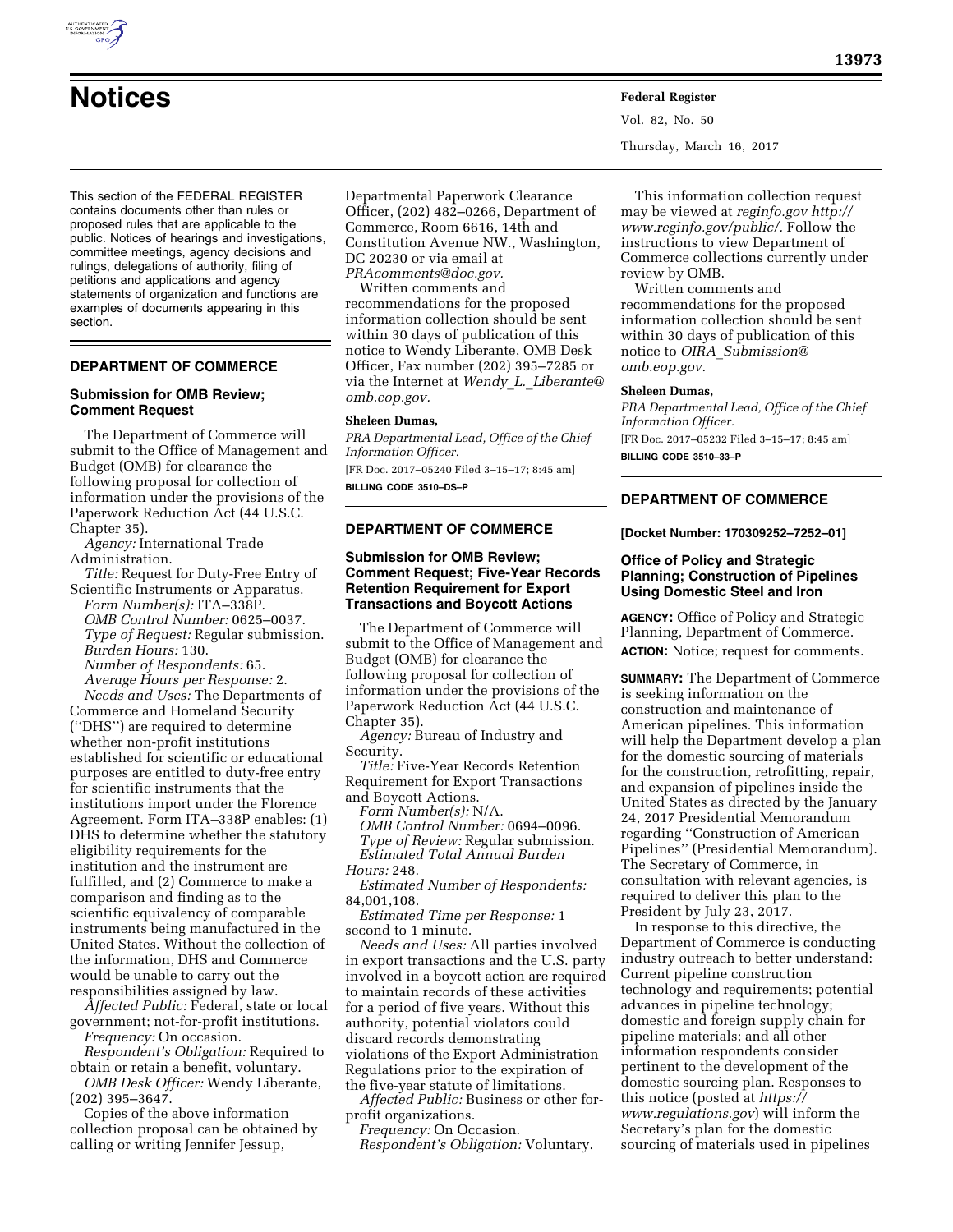within the boundaries of the United States.

**DATES:** Comments must be received by 5 p.m. Eastern time on April 7, 2017. **ADDRESSES:** You may submit comments on the Presidential Memorandum and responses to the questions below by one of the following methods:

## *(a) Electronic Submission*

Submit all electronic comments via the Federal e-Rulemaking Portal at *<https://www.regulations.gov>* (at the home page, enter DOC–2017–0002 in the ''Search'' box, click the ''Comment Now!'' icon, complete the required fields, and enter or attach your comments). The materials in the docket will not be edited to remove identifying or contact information, and the Department cautions against including any information in an electronic submission that the submitter does not want publicly disclosed. Attachments to electronic comments will be accepted in Microsoft Word, Excel, or Adobe PDF formats only. Comments containing references, studies, research, and other empirical data that are not widely published should include copies of the referenced materials. Please do not submit additional materials. If you want to submit a comment with business confidential information that you do not wish to be made public, submit the comment as a written/paper submission in the manner detailed below.

### *(b) Written/Paper Submissions*

*Send all written/paper submissions to:* The Office of Policy and Strategic Planning, Department of Commerce, 1401 Constitution Ave. NW., Room 5863, Washington, DC 20230. *Submissions of* ''*Business Confidential Information*''*:* Any submissions containing ''business confidential information'' must be delivered in a sealed envelope marked ''confidential treatment requested'' to the address listed above. Please provide an index listing the document(s) or information that the submitter would like the Department to withhold. The index should include information such as numbers used to identify the relevant document(s) or information, document title and description, and relevant page numbers and/or section numbers within a document. Provide a statement explaining the submitter's grounds for objecting to disclosure of the information to the public. The Department also requests that submitters of business confidential information include a non-confidential version (either redacted or summarized) of those confidential submissions,

which will be available for public viewing and posted on *[https://](https://www.regulations.gov) [www.regulations.gov.](https://www.regulations.gov)* In the event that the submitter cannot provide a nonconfidential version of its submission, the Department requests that the submitter post a notice in the docket stating that it has provided the Department with business confidential information. Should a submitter fail to docket either a non-confidential version of its submission or to post a notice that business confidential information has been provided, the Department will note the receipt of the submission on the docket with the submitter's organization or name (to the degree permitted by law) and the date of submission.

**FOR FURTHER INFORMATION CONTACT:** For questions about this notice contact: Carter Halfman or David Langdon at the U.S. Department of Commerce, Office of Policy and Strategic Planning, at 202– 482–7466 or 202–482–3308. Please direct media inquiries to the Department of Commerce Office of Public Affairs at 202–482–4883, or *[publicaffairs@doc.gov.](mailto:publicaffairs@doc.gov)* 

**SUPPLEMENTARY INFORMATION:** President Trump's Memorandum of January 24, 2017, ''Construction of American Pipelines'' (82 FR 8659) directs the Secretary of Commerce to ''develop a plan under which all new pipelines, as well as retrofitted, repaired, or expanded pipelines, inside the borders of the United States, including portions of pipelines, use materials and equipment produced in the United States, to the maximum extent possible and to the extent permitted by law.''

For the purposes of this notice the term ''*pipeline*'' refers to any conduit of pipe used for conveyance of gases, liquids or other products. The physical facilities include: Pipes, valves, fittings, connectors, and other iron and steel assemblies or apparatus attached to the pipe.

For the purposes of this notice the term ''*materials and equipment*'' refers to the iron, steel and all precursors, alloys or substitutes used in the fabrication of pipelines (as defined above) as well as pipeline coatings while ''*equipment*'' refers to valves and other steel and/or iron apparatus attached to pipe.

### **Request for Information**

Given the nature and import of the Presidential Memorandum, the Department requests information from all stakeholders involved in the manufacturing and construction of pipelines (including the retrofit, repair, or expansion of existing pipelines) as

well as the production and distribution of pipeline materials.

Respondents may address any, all or none of the following questions, and may address additional topics that have implications for increasing the domestic material content in pipelines. Please identify, where possible, the questions your comments are intended to address.

Respondents may organize their submissions in any manner, and all responses that comply with the requirements listed in the **DATES** and **ADDRESSES** sections of this notice will be considered. Reminder: Respondents have the burden to request that any information contained in a submission be treated as ''business confidential information'' and must certify that such information is business confidential and would not customarily be released to the public by the submitter; business confidential information must be clearly designated as such and provided only by mail carrier as described above.

While the Department welcomes all input considered relevant to the development of a plan for the domestic sourcing of materials for the construction, retrofitting, repair, and expansion of pipelines, the Department specifically seeks the following types of information:

- a. What is your role regarding U.S. pipelines?
	- a. Operation
	- b. Construction
	- c. Pipeline manufacturing
	- d. Steel manufacturing
	- e. Wholesale distribution
	- f. Other. Please describe in a few sentences.
- b. NAICS code(s)?
- c. What types of pipelines does your company operate, construct, manufacture, or distribute?
- d. Where are your operations located?
- e. How many employees?
- f. Approximate sales revenue?
- g. Approximately how many miles of pipeline did your company construct, repair, fabricate, or distribute in 2016?
- 1. In a few sentences, describe your assessment of U.S. pipeline demand (such as miles of pipeline planned for construction) for the next few years.
- 2. To what extent are your companies' pipeline materials sourced domestically? What factors influence this decision (price, quality, supply shortages, pipeline requirements, domestic sourcing requirements, etc.)?
- 3. If applicable, please estimate your company's capacity to fabricate pipelines or steel for pipelines.